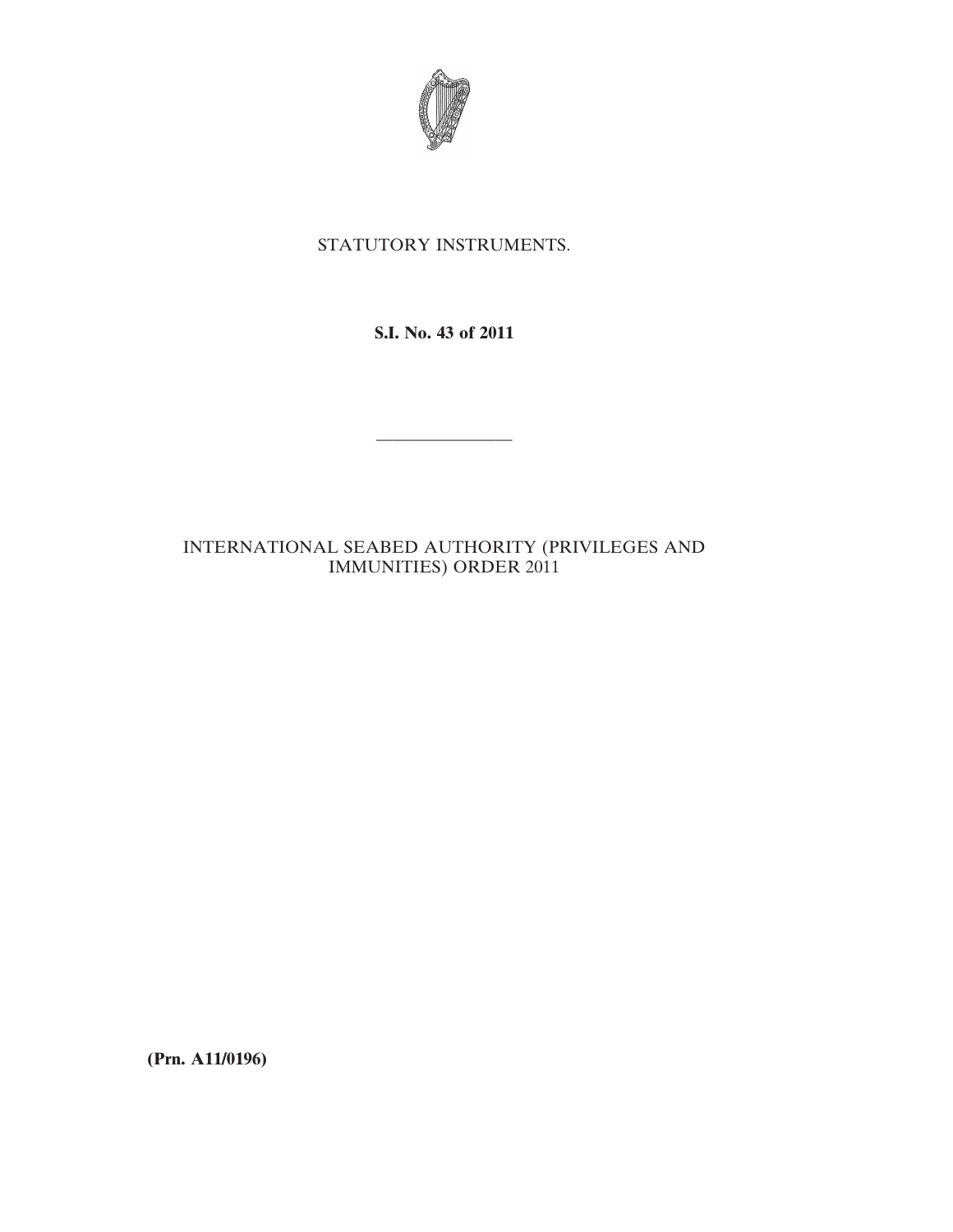### INTERNATIONAL SEABED AUTHORITY (PRIVILEGES AND IMMUNITIES) ORDER 2011

WHEREAS it is enacted by section 42A (as amended by section 4 of the Diplomatic Relations and Immunities (Amendment) Act 2006 (No. 10 of 2006)) of the Diplomatic Relations and Immunities Act 1967 (No. 8 of 1967) hereby that the Government may by order make provision to enable—

- (*a*) international organisations, communities or bodies, their institutions or organs and their property, and
- (*b*) persons,

to have and enjoy in the State any inviolability, exemptions, facilities, immunities, privileges or rights (other than inviolability, exemptions, facilities, immunities, privileges or rights not conferred upon, or afforded in relation to, sending states or missions under the Vienna Convention) provided for in relation to them by an international agreement to which the State or the Government is or intends to become a party;

AND WHEREAS the International Seabed Authority is such an international organisation, community or body and the Protocol on the Privileges and Immunities of the International Seabed Authority adopted by the Assembly of the International Seabed Authority at Kingston, Jamaica on 27 March 1998 is such an agreement;

NOW, the Government, in exercise of the powers conferred on them by the said section 42A, hereby order as follows:

1. This Order may be cited as the International Seabed Authority (Privileges and Immunities) Order 2011.

2. The Protocol on the Privileges and Immunities of the International Seabed Authority (the text of which is, for convenience of reference, set out in the Schedule) shall apply for the purposes of section 42A (as amended by section 4 of the Diplomatic Relations and Immunities (Amendment) Act 2006 (No. 10 of 2006)) of the Diplomatic Relations and Immunities Act 1967 (No. 8 of 1967).

*Notice of the making of this Statutory Instrument was published in "Iris Oifigiúil" of* 1*st February*, 2011.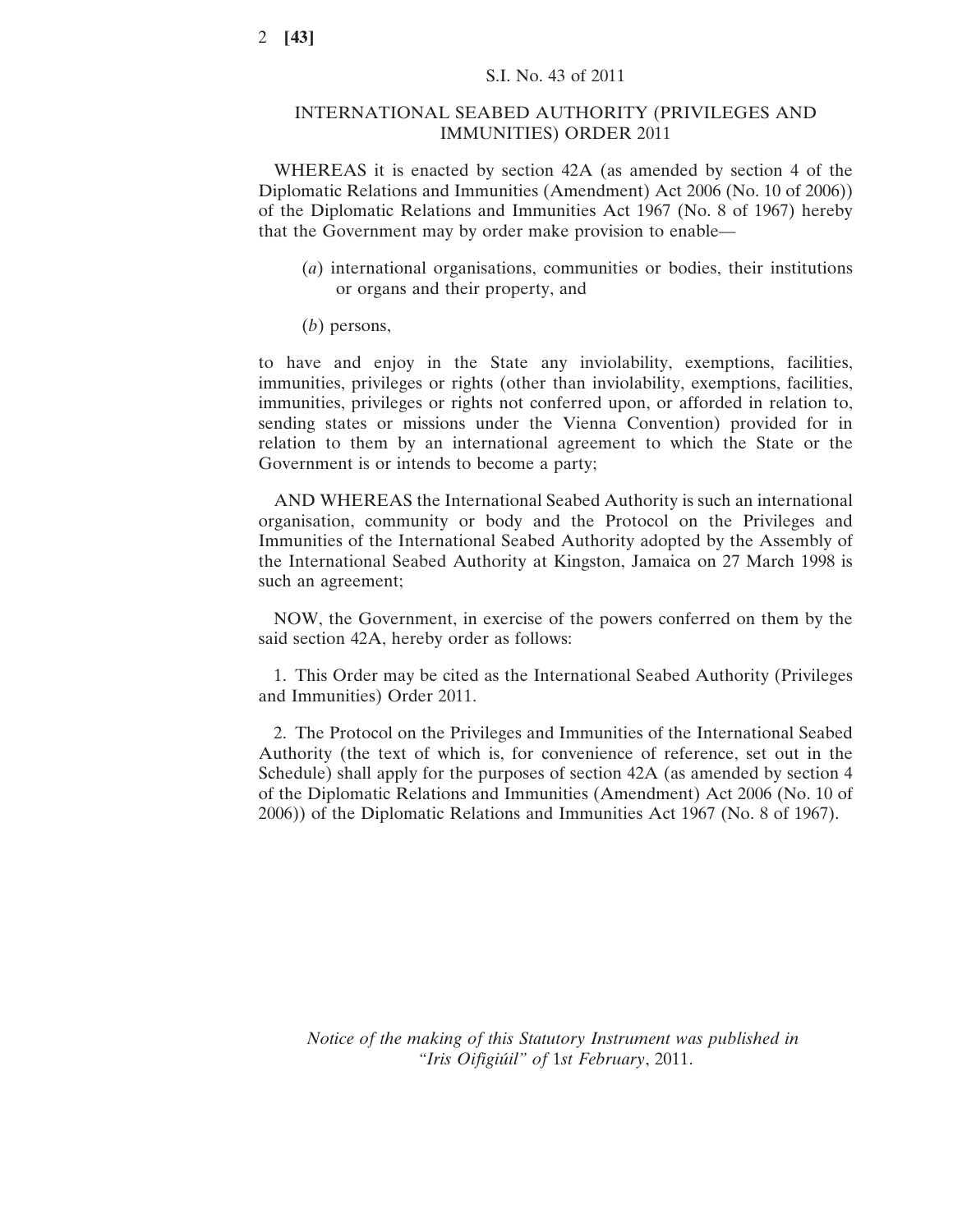# SCHEDULE

# PROTOCOL ON THE PRIVILEGES AND IMMUNITIES OF THE INTERNATIONAL SEABED AUTHORITY

#### *The States Parties to this Protocol,*

*Considering* that the United Nations Convention on the Law of the Sea establishes the International Seabed Authority,

*Recalling* that article 176 of the United Nations Convention on the Law of the Sea provides that the Authority shall have international legal personality and such legal capacity as may be necessary for the exercise of its functions and the fulfilment of its purposes,

*Noting* that article 177 of the United Nations Convention on the Law of the Sea provides that the Authority shall enjoy in the territory of each State Party to the Convention the privileges and immunities set forth in section 4, subsection G of Part XI of the Convention and that the privileges and immunities of the Enterprise shall be those set forth in annex IV, article 13,

*Recognizing* that certain additional privileges and immunities are necessary for the exercise of the functions of the International Seabed Authority,

*Have* agreed as follows:

## *Article 1*

### *Use of terms*

For the purposes of this Protocol:

- (*a*) "Authority" means the International Seabed Authority;
- (*b*) "Convention" means the United Nations Convention on the Law of the Sea of 10 December 1982;
- (*c*) "Agreement" means the Agreement relating to the Implementation of Part XI of the United Nations Convention on the Law of the Sea of 10 December 1982. In accordance with the Agreement, its provisions and Part XI of the Convention are to be interpreted and applied together as a single instrument; this Protocol and references in this Protocol to the Convention are to be interpreted and applied accordingly;
- (*d*) "Enterprise" means the organ of the Authority as provided for in the Convention;
- (*e*) "member of the Authority" means:
	- (i) any State Party to the Convention; and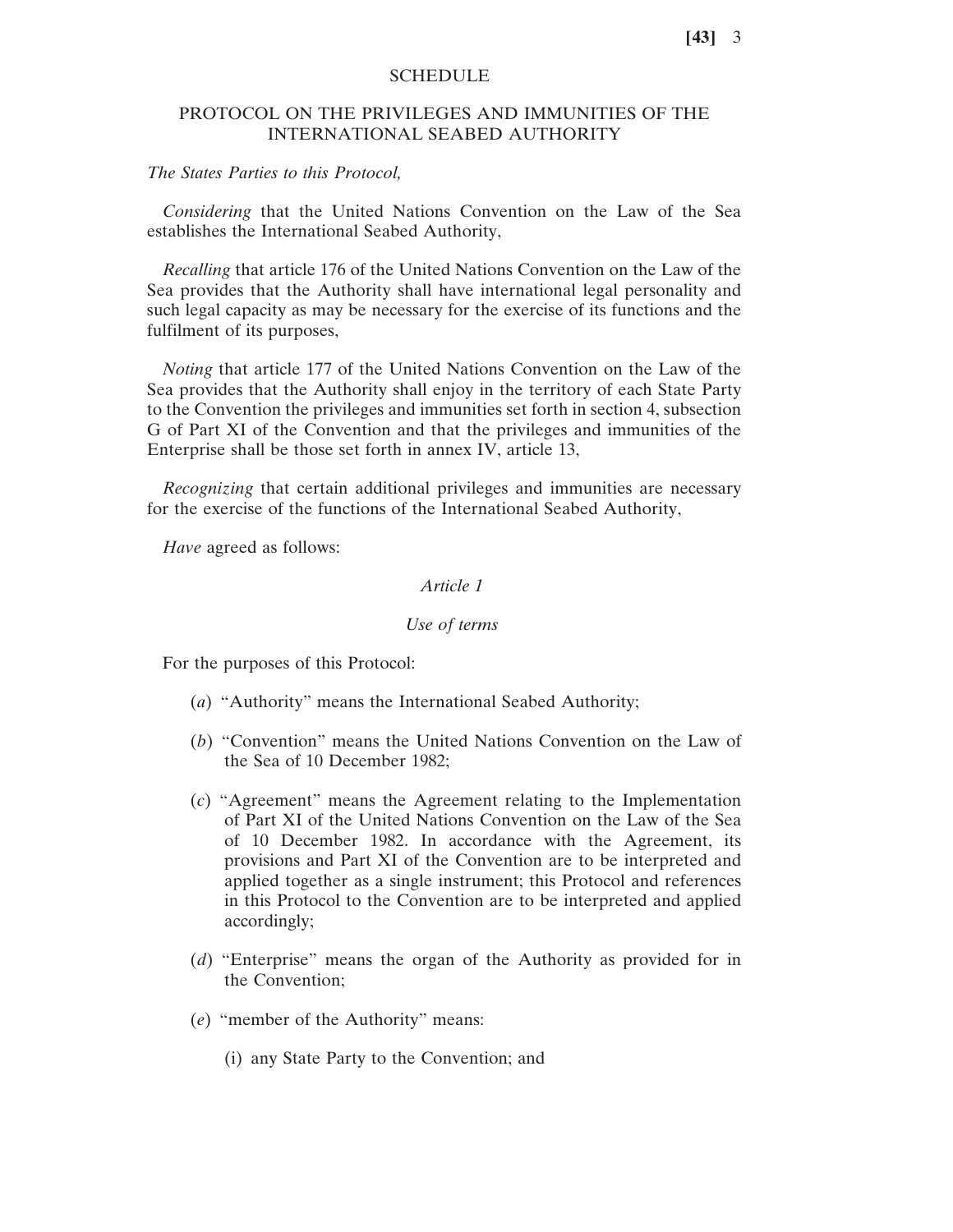- 4 **[43]**
- (ii) any State or entity which is a member of the Authority on a provisional basis pursuant to paragraph 12 (*a*) of section 1 of the annex to the Agreement;
- (*f*) "representatives" means representatives, alternate representatives, advisers, technical experts and secretaries of the delegations;
- (*g*) "Secretary-General" means the Secretary-General of the International Seabed Authority.

#### *Article 2*

# *General provision*

Without prejudice to the legal status, privileges and immunities accorded to the Authority and the Enterprise set forth in section 4, subsection G, of Part XI and Annex IV, article 13, of the Convention respectively, each State party to this Protocol shall accord to the Authority and its organs, the representatives of members of the Authority, officials of the Authority and experts on mission for the Authority such privileges and immunities as are specified in this Protocol.

#### *Article 3*

# *Legal personality of the Authority*

1. The Authority shall possess legal personality. It shall have the legal capacity:

- (*a*) to contract;
- (*b*) to acquire and dispose of immovable and movable property;
- (*c*) to be a party in legal proceedings.

# *Article 4*

#### *Inviolability of the premises of the Authority*

The premises of the Authority shall be inviolable.

# *Article 5*

#### *Financial facilities of the Authority*

1. Without being restricted by financial controls, regulations or moratoriums of any kind, the Authority may freely:

- (*a*) purchase any currencies through authorized channels and hold and dispose of them;
- (*b*) hold funds, securities, gold, precious metals or currency of any kind and operate accounts in any currency;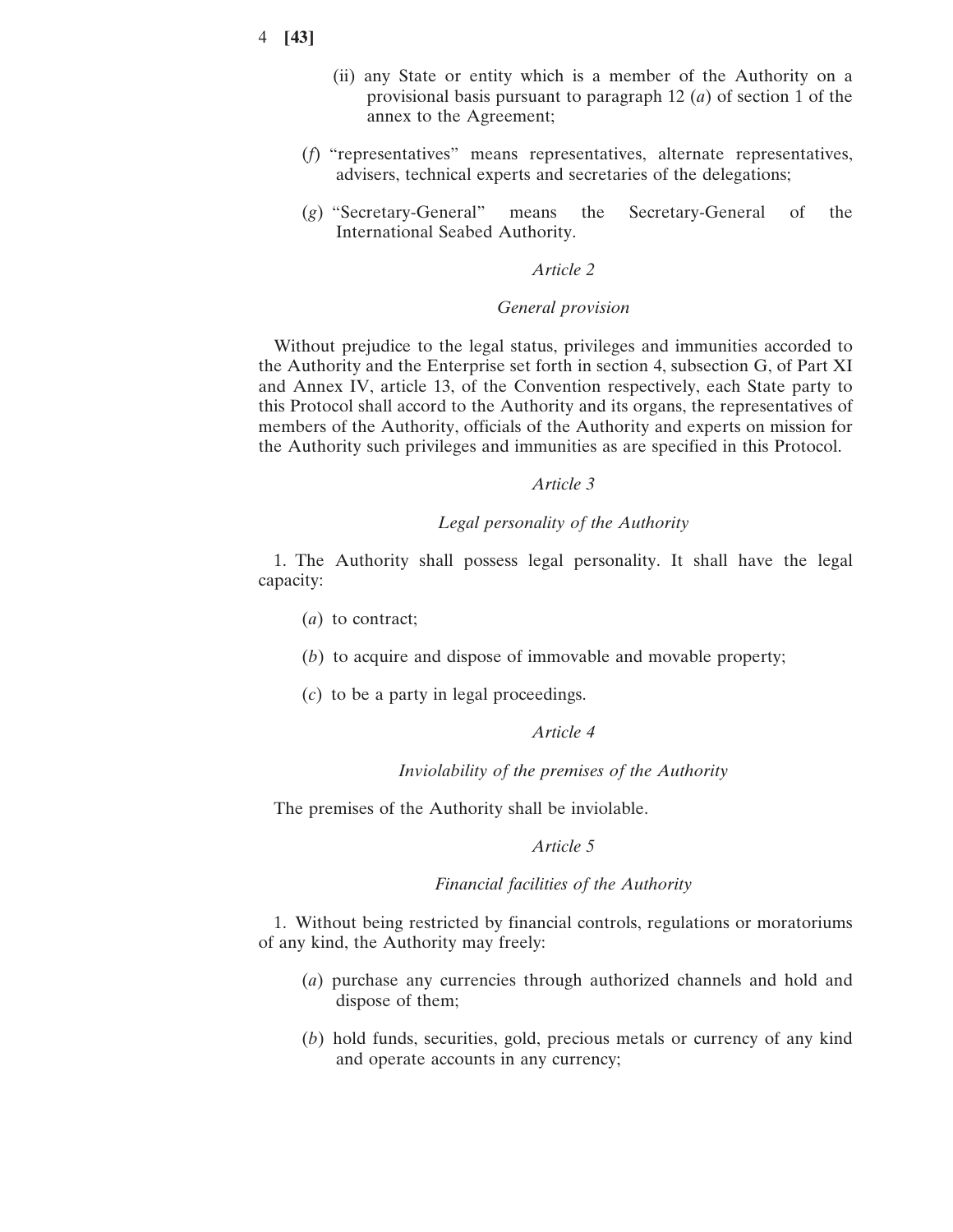(*c*) transfer its funds, securities, gold or currency from one country to another or within any country and convert any currency held by it into any other currency.

2. The Authority shall, in exercising its rights under paragraph 1 of this article, pay due regard to any representations made by the Government of any member of the Authority insofar as it is considered that effect can be given to such representations without detriment to the interests of the Authority.

### *Article 6*

# *Flag and emblem*

The Authority shall be entitled to display its flag and emblem at its premises and on vehicles used for official purposes.

# *Article 7*

# *Representatives of members of the Authority*

1. Representatives of members of the Authority attending meetings convened by the Authority shall, while exercising their functions and during their journey to and from the place of meeting, enjoy the following privileges and immunities:

- (*a*) immunity from legal process in respect of words spoken or written, and all acts performed by them in the exercise of their functions, except to the extent that the member which they represent expressly waives this immunity in a particular case;
- (*b*) immunity from personal arrest or detention and the same immunities and facilities in respect of their personal baggage as are accorded to diplomatic envoys;
- (*c*) inviolability for all papers and documents;
- (*d*) the right to use codes and to receive papers or correspondence by courier or in sealed bags;
- (*e*) exemption in respect of themselves and their spouses from immigration restrictions, alien registration or national service obligations in the State they are visiting or through which they are passing in the exercise of their functions;
- (*f*) the same facilities as regards exchange restrictions as are accorded to representatives of foreign Governments of comparable rank on temporary official missions.

2. In order to secure, for the representatives of members of the Authority, complete freedom of speech and independence in the discharge of their duties, the immunity from legal process in respect of all acts done by them in discharging their functions shall continue to be accorded, notwithstanding that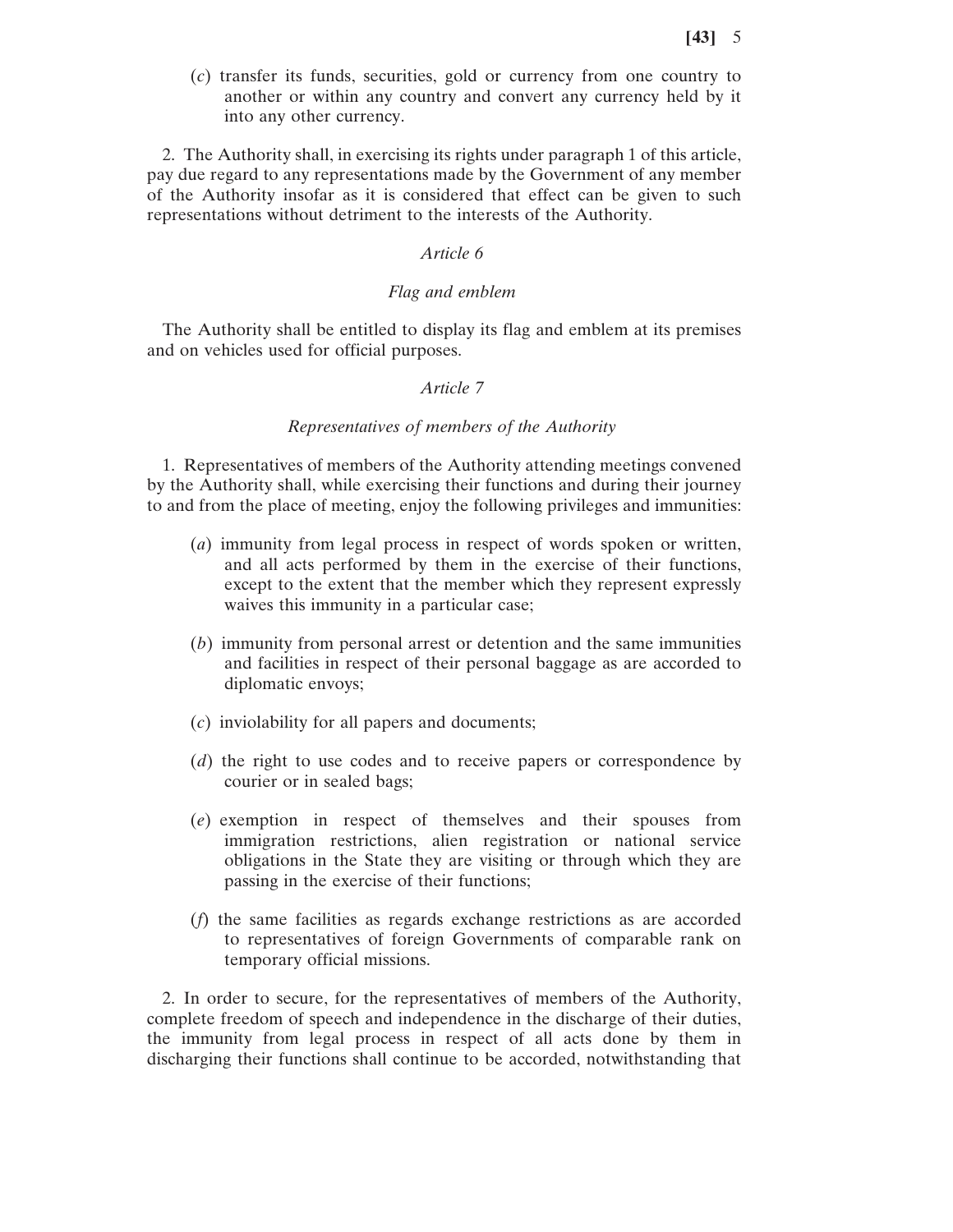the persons concerned are no longer representatives of members of the Authority.

3. Where the incidence of any form of taxation depends upon residence, periods during which the representatives of members of the Authority attending the meetings of the Authority are present in the territory of a member of the Authority for the discharge of their duties shall not be considered as periods of residence.

4. Privileges and immunities are accorded to the representatives of members of the Authority, not for the personal benefit of the individuals themselves, but in order to safeguard the independent exercise of their functions in connection with the Authority. Consequently, a member of the Authority has the right and the duty to waive the immunity of its representative in any case where in the opinion of the member of the Authority the immunity would impede the course of justice, and it can be waived without prejudice to the purpose for which the immunity is accorded.

5. Representatives of members of the Authority shall have insurance coverage against third-party risks in respect of vehicles owned or operated by them, as required by the laws and regulations of the State in which the vehicle is operated.

6. The provisions of paragraphs 1, 2 and 3 are not applicable as between a representative and the authorities of the member of the Authority of which he is a national or of which he or she is or has been a representative.

#### *Article 8*

### *Officials*

1. The Secretary-General will specify the categories of officials to which the provisions of paragraph 2 of this article shall apply. The Secretary-General shall submit these categories to the Assembly. Thereafter these categories shall be communicated to the Governments of all members of the Authority. The names of the officials included in these categories shall from time to time be made known to the Governments of members of the Authority.

2. Officials of the Authority, regardless of nationality, shall:

- (*a*) be immune from legal process in respect of words spoken or written and all acts performed by them in their official capacity;
- (*b*) be immune from personal arrest or detention in relation to acts performed by them in their official capacity;
- (*c*) be exempt from tax in respect of salaries and emoluments paid or any other form of payment made by the Authority;
- (*d*) be immune from national service obligations provided that, in relation to States of which they are national, such immunity shall be confined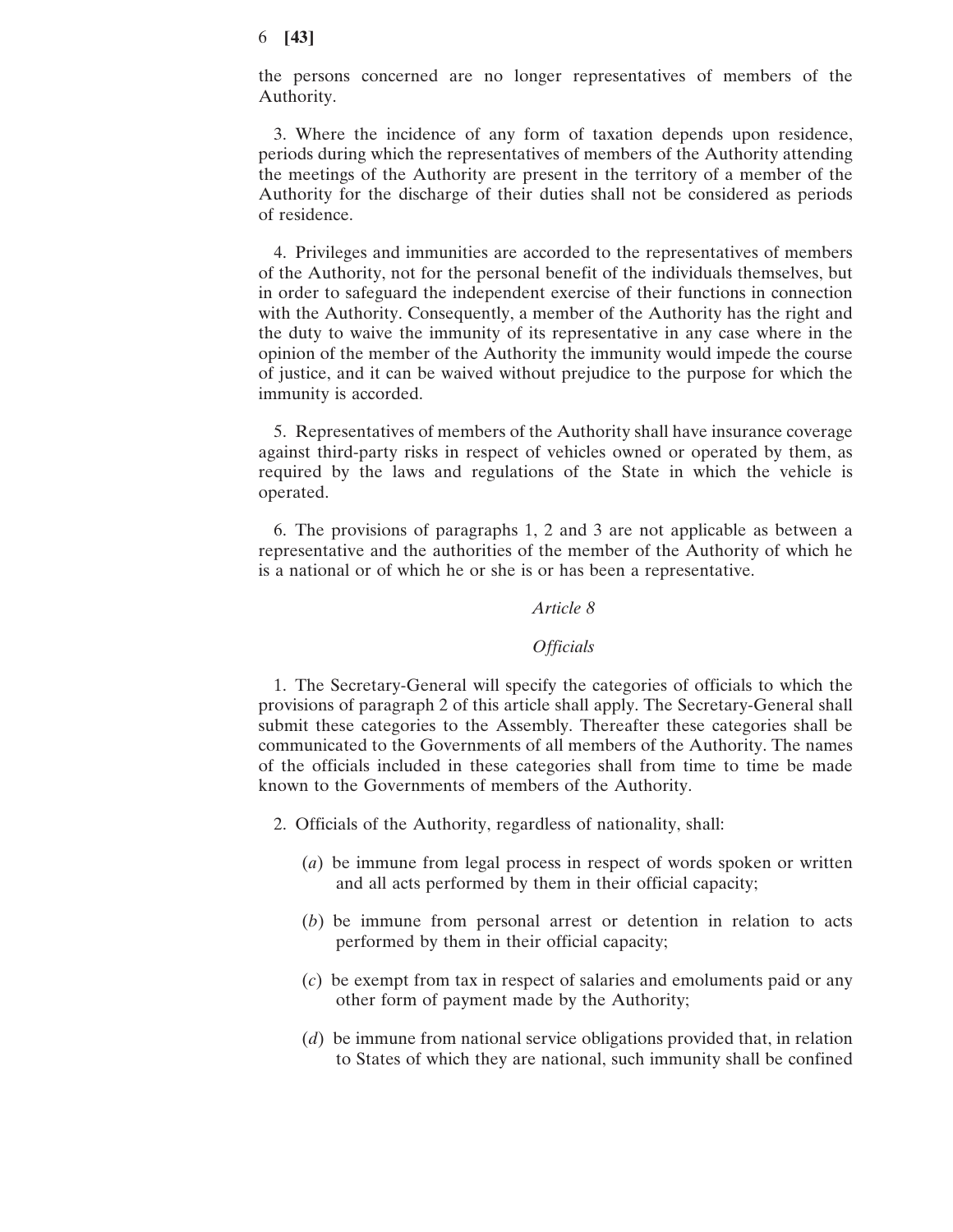to officials of the Authority whose names have, by reason of their duties, been placed upon a list compiled by the Secretary-General and approved by the State concerned; should other officials of the Authority be called up for national service, the State concerned shall, at the request of the Secretary-General, grant such temporary deferments in the call-up of such officials as may be necessary to avoid interruption in the continuation of essential work;

- (*e*) be exempt, together with their spouses and relatives dependent on them, from immigration restrictions and alien registration;
- (*f*) be accorded the same privileges in respect of exchange facilities as are accorded to the officials of comparable ranks forming part of diplomatic missions to the Governments concerned;
- (*g*) have the right to import free of duty their furniture and effects at the time of first taking up their post in the country in question;
- (*h*) be exempt from inspection of personal baggage, unless there are serious grounds for believing that the baggage contains articles not for personal use or articles the import or export of which is prohibited by the law or controlled by the quarantine regulations of the Party concerned; and inspection in such a case shall be conducted in the presence of the official concerned, and in the case of official baggage, in the presence of the Secretary-General or his or her authorized representative;
- (*i*) be given, together with their spouses and relatives dependent on them, the same repatriation facilities in time of international crises as are accorded to diplomatic agents.

3. In addition to the privileges and immunities specified in paragraph 2, the Secretary-General or any official acting on his behalf during his absence from duty and the Director-General of the Enterprise shall be accorded in respect of themselves, their spouses and minor children the privileges and immunities, exemptions and facilities accorded to diplomatic envoys, in accordance with international law.

4. Privileges and immunities are accorded to officials, not for the personal benefit of the individuals themselves, but in order to safeguard the independent exercise of their functions in connection with the Authority. The Secretary-General has the right and the duty to waive the immunity of any official where, in the opinion of the Secretary-General, the immunity would impede the course of justice, and it can be waived without prejudice to the interests of the Authority. In case of the Secretary-General, the Assembly shall have the right to waive immunity.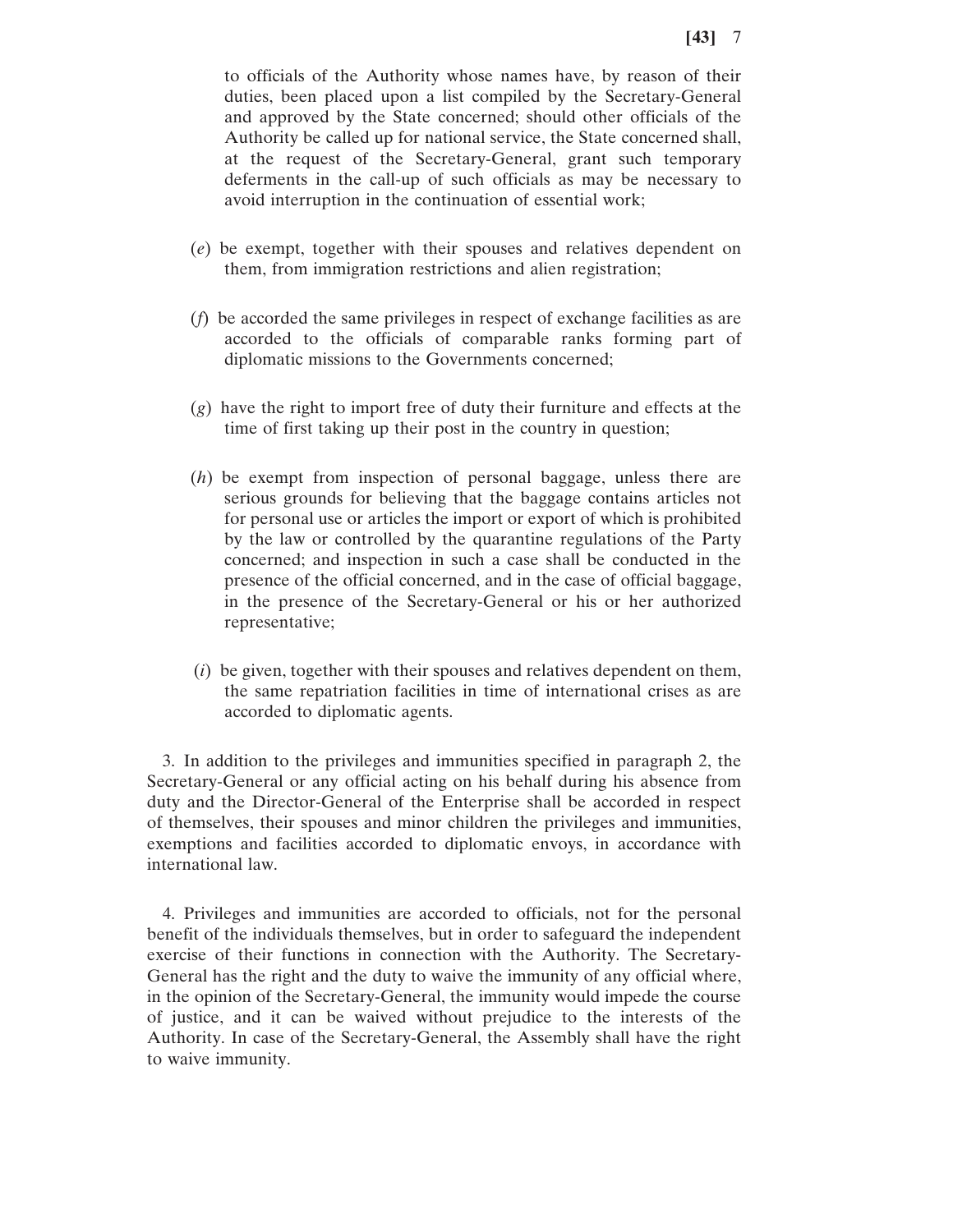5. The Authority shall cooperate at all times with the appropriate authorities of members of the Authority to facilitate the proper administration of justice, secure the observance of police regulations and prevent the occurrence of any abuse in connection with the privileges, immunities and facilities referred to in this article.

6. Pursuant to the laws and regulations of the State concerned, the officials of the Authority shall be required to have insurance coverage against thirdparty risks in respect of vehicles owned or operated by them.

#### *Article 9*

#### *Experts on mission for the Authority*

1. Experts (other than officials coming within the scope of article 8) performing missions for the Authority shall be accorded such privileges and immunities as are necessary for the independent exercise of their functions during the period of their missions, including the time spent on journeys in connection with their missions. In particular they shall be accorded:

- (*a*) immunity from personal arrest or detention and from seizure of their personal baggage;
- (*b*) in respect of words spoken or written and acts done by them in the exercise of their functions, immunity from legal process of every kind. This immunity shall continue notwithstanding that the persons concerned are no longer employed on missions for the Authority;
- (*c*) inviolability for all papers and documents;
- (*d*) for the purposes of their communications with the Authority, the right to use codes and to receive papers or correspondence by courier or in sealed bags;
- (*e*) exemption from tax in respect of salaries and emoluments paid or any other form of payment made by the Authority. This provision is not applicable as between an expert and the member of the Authority of which he or she is a national;
- (*f*) the same facilities in respect of currency or exchange restrictions as are accorded to representatives of foreign Governments on temporary official missions.

2. Privileges and immunities are accorded to experts, not for the personal benefit of the individuals themselves, but in order to safeguard the independent exercise of their functions in connection with the Authority. The Secretary-General shall have the right and the duty to waive the immunity of any expert where, in the opinion of the Secretary-General, the immunity would impede the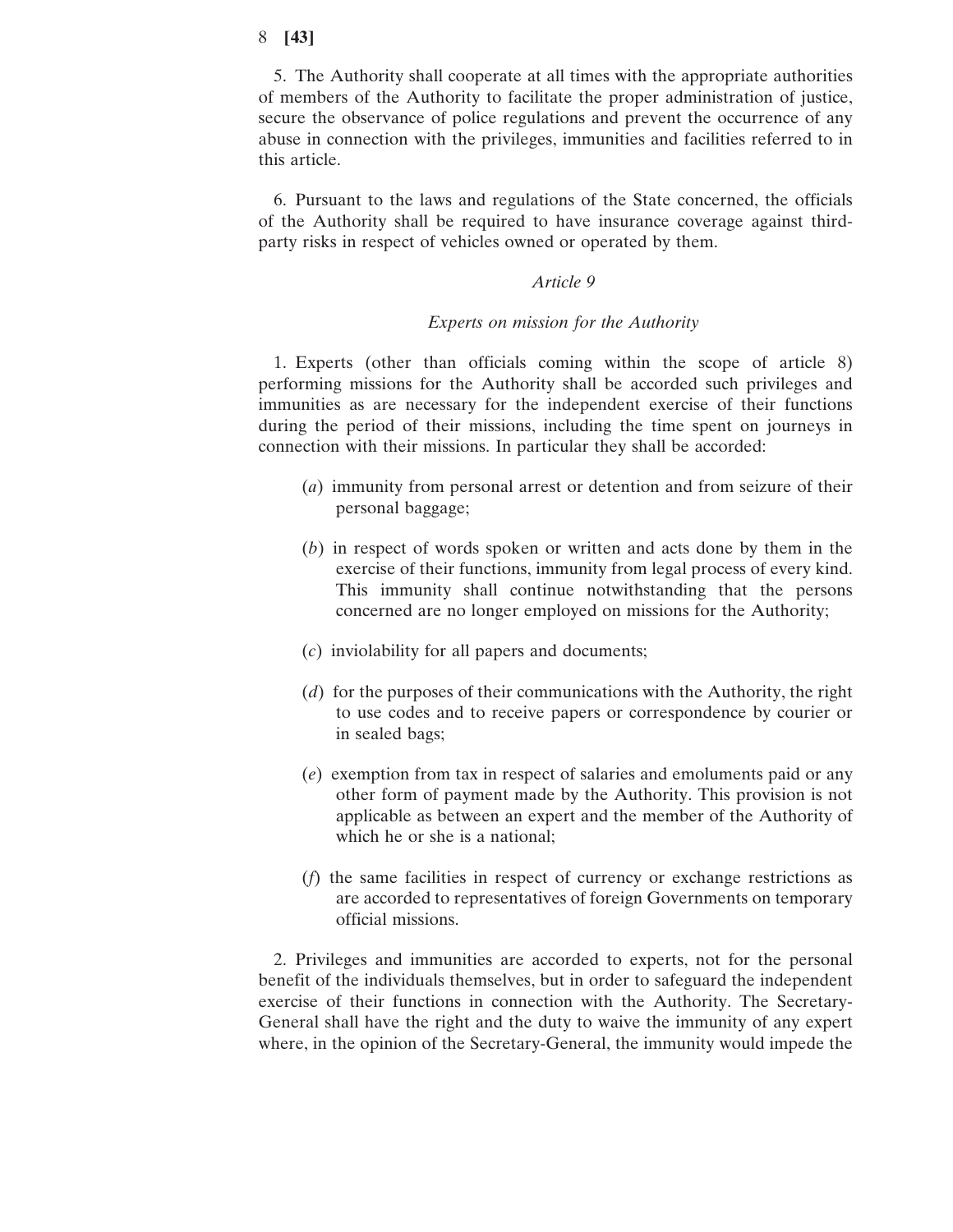course of justice, and it can be waived without prejudice to the interests of the Authority.

# *Article 10*

#### *Respect for laws and regulations*

Without prejudice to their privileges and immunities, it is the duty of all persons referred to in articles 7, 8 and 9 to respect the laws and regulations of the member of the Authority in whose territory they may be on the business of the Authority or through whose territory they may pass on such business. They also have a duty not to interfere in the internal affairs of that member.

### *Article 11*

#### *Laissez-passer and visas*

1. Without prejudice to the possibility for the Authority to issue its own travel documents, the States Parties to this Protocol shall recognize and accept the United Nations laissez-passer issued to officials of the Authority.

2. Applications for visas (where required) from officials of the Authority shall be dealt with as speedily as possible. Applications for visas (where required) from officials of the Authority holding United Nations laissez-passer shall be accompanied by a document confirming that they are travelling on the official business of the Authority.

#### *Article 12*

#### *Relationship between the Headquarters Agreement and the Protocol*

The provisions of this Protocol shall be complementary to the provisions of the Headquarters Agreement. Insofar as any provision of this Protocol relates to the same subject matter, the two provisions shall, wherever possible, be treated as complementary, so that both provisions shall be applicable and neither shall narrow the effect of the other; but in any case of conflict, the provisions of that Agreement shall prevail.

### *Article 13*

#### *Supplementary agreement*

This Protocol shall in no way limit or prejudice the privileges and immunities which have been, or may hereafter be, accorded to the Authority by any member of the Authority by reason of the location in the territory of that member of the Authority's headquarters or regional centres or offices. This Protocol shall not be deemed to prevent the conclusion of supplementary agreements between the Authority and any member of the Authority.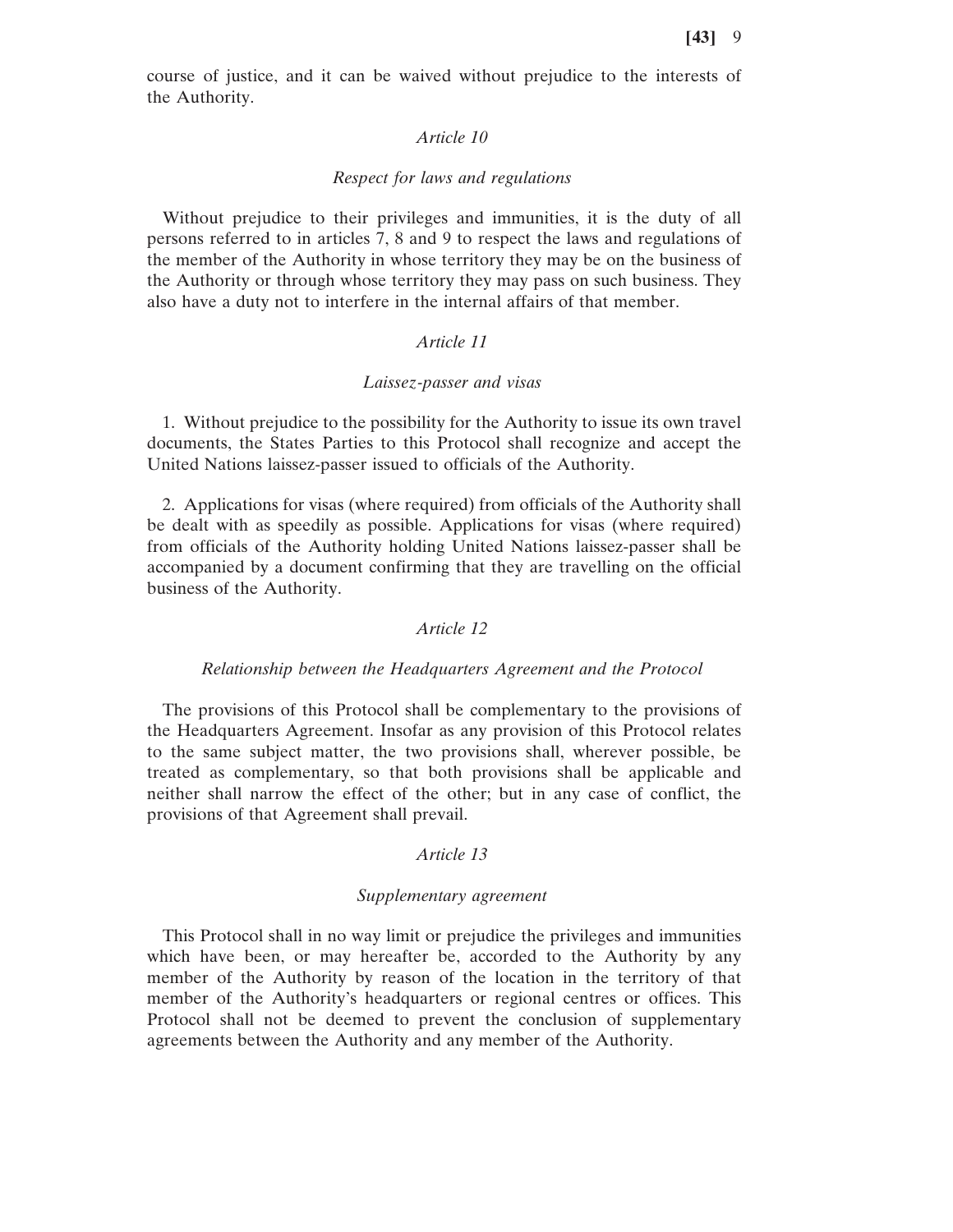# *Article 14*

# *Settlement of disputes*

1. In connection with the implementation of the privileges and immunities granted under this Protocol, the Authority shall make suitable provision for the proper settlement of:

- (*a*) disputes of a private law character to which the Authority is a party;
- (*b*) disputes involving any official of the Authority or any expert on mission for the Authority who by reason of his or her official position enjoys immunity, if immunity has not been waived by the Secretary-General.

2. Any dispute between the Authority and a member of the Authority concerning the interpretation or application of this Protocol which is not settled by consultation, negotiation or other agreed mode of settlement within three months following a request by one of the parties to the dispute shall, at the request of either party, be referred for a final and binding decision to a panel of three arbitrators:

- (*a*) one to be nominated by the Secretary-General, one to be nominated by the other party to the dispute and the third, who shall be Chairman of the panel, to be chosen by the first two arbitrators;
- (*b*) if either party has failed to make its appointment of an arbitrator within two months of the appointment of an arbitrator by the other party, the President of the International Tribunal for the Law of the Sea shall proceed to make such appointment. Should the first two arbitrators fail to agree upon the appointment of the third arbitrator within three months following the appointment of the first two arbitrators, the third arbitrator shall be chosen by the President of the International Tribunal for the Law of the Sea upon the request of the Secretary-General or the other party to the dispute.

# *Article 15*

### *Signature*

This Protocol shall be open for signature by all members of the Authority at the headquarters of the International Seabed Authority in Kingston, Jamaica, from 17 August until 28 August 1998 and subsequently until 16 August 2000 at United Nations Headquarters in New York.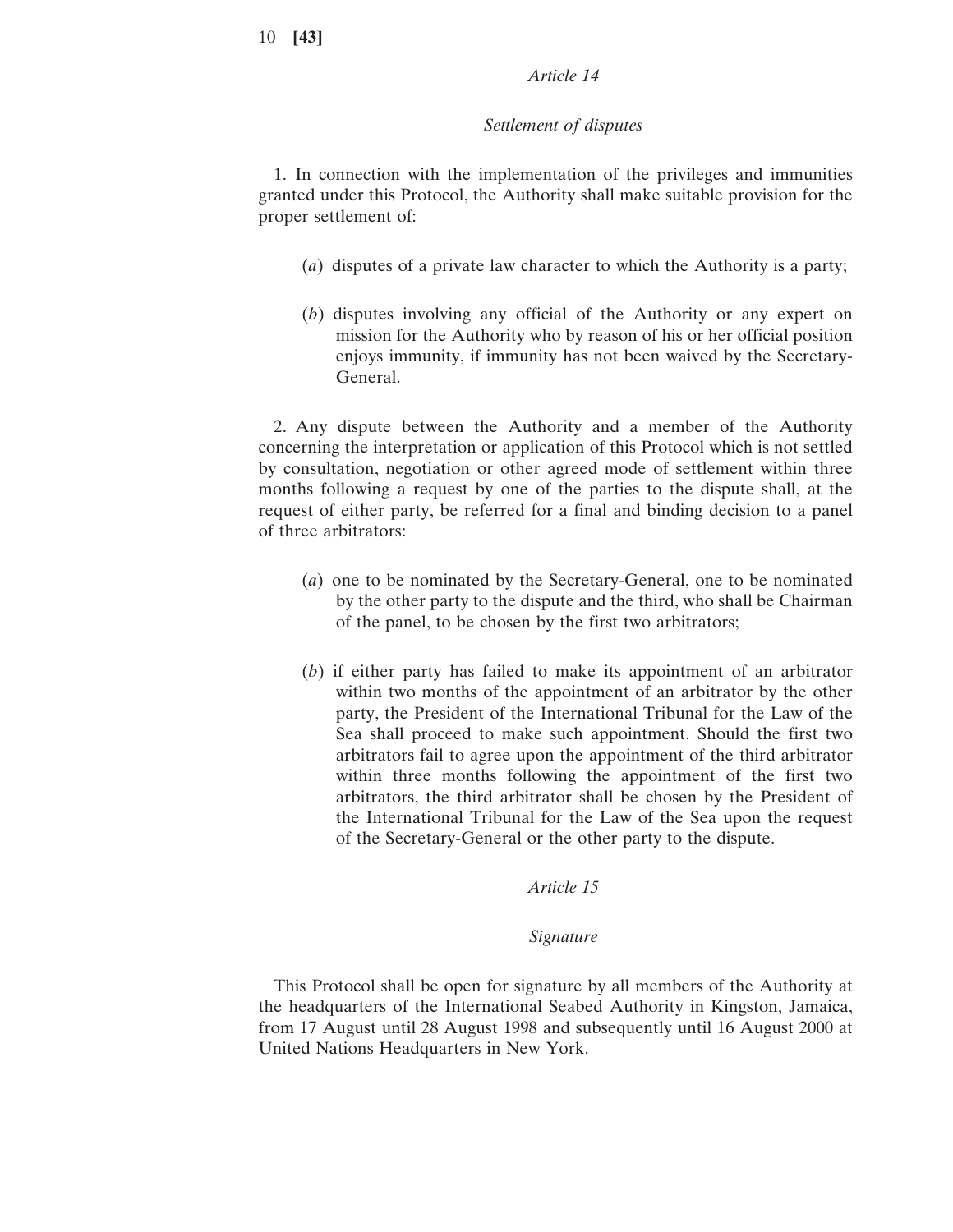# *Article 16*

#### *Ratification*

This Protocol is subject to ratification, approval or acceptance. The instruments of ratification, approval or acceptance shall be deposited with the Secretary-General of the United Nations.

### *Article 17*

#### *Accession*

This Protocol shall remain open for accession by all members of the Authority. The instruments of accession shall be deposited with the Secretary-General of the United Nations.

### *Article 18*

#### *Entry into force*

1. The Protocol shall enter into force 30 days after the date of deposit of the tenth instrument of ratification, approval, acceptance or accession.

2. For each member of the Authority which ratifies, approves or accepts this Protocol or accedes thereto after the deposit of the tenth instrument of ratification, approval, acceptance or accession, this Protocol shall enter into force on the thirtieth day following the deposit of its instrument of ratification, approval, acceptance or accession.

### *Article 19*

#### *Provisional application*

A State which intends to ratify, approve, accept or accede to this Protocol may at any time notify the depositary that it will apply this Protocol provisionally for a period not exceeding two years.

# *Article 20*

# *Denunciation*

1. A State Party may, by written notification addressed to the Secretary-General of the United Nations, denounce this Protocol. The denunciation shall take effect one year after the date of receipt of the notification, unless the notification specifies a later date.

2. The denunciation shall not in any way affect the duty of any State Party to fulfil any obligation embodied in this Protocol to which it would be subject under international law independently of this Protocol.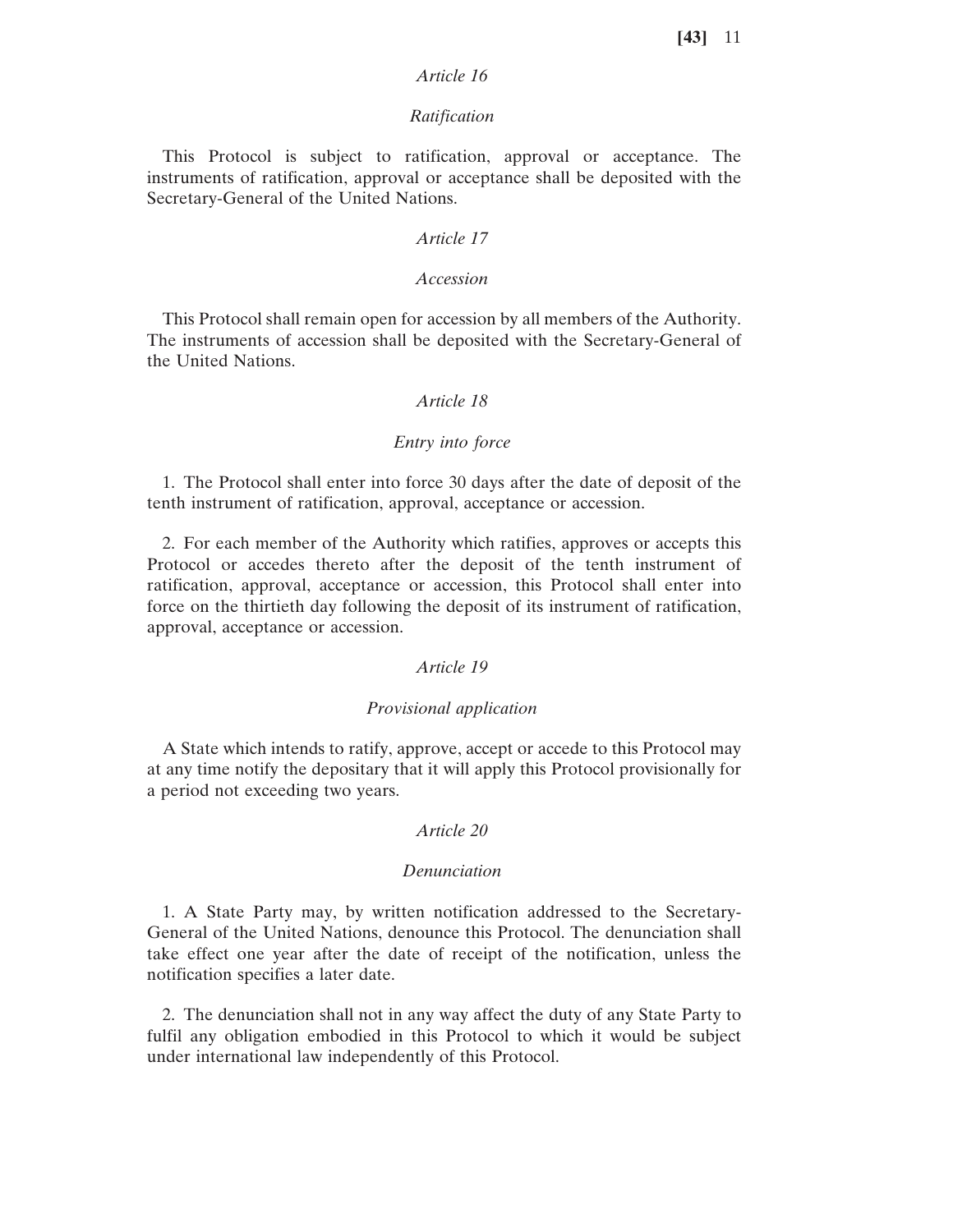# *Article 21*

# *Depositary*

The Secretary-General of the United Nations shall be the depositary of this Protocol.

# *Article 22*

#### *Authentic texts*

The Arabic, Chinese, English, French, Russian and Spanish texts of this Protocol are equally authentic.

IN WITNESS WHEREOF, the undersigned Plenipotentiaries, being duly authorized thereto, have signed the Protocol.

OPENED FOR SIGNATURE at Kingston, from the seventeenth to the twenty-eighth day of August one thousand nine hundred and ninety-eight, in a single original, in the Arabic, Chinese, English, French, Russian and Spanish languages.



GIVEN under the Official Seal of the Government, 25 January 2011.

BRIAN COWEN, Taoiseach.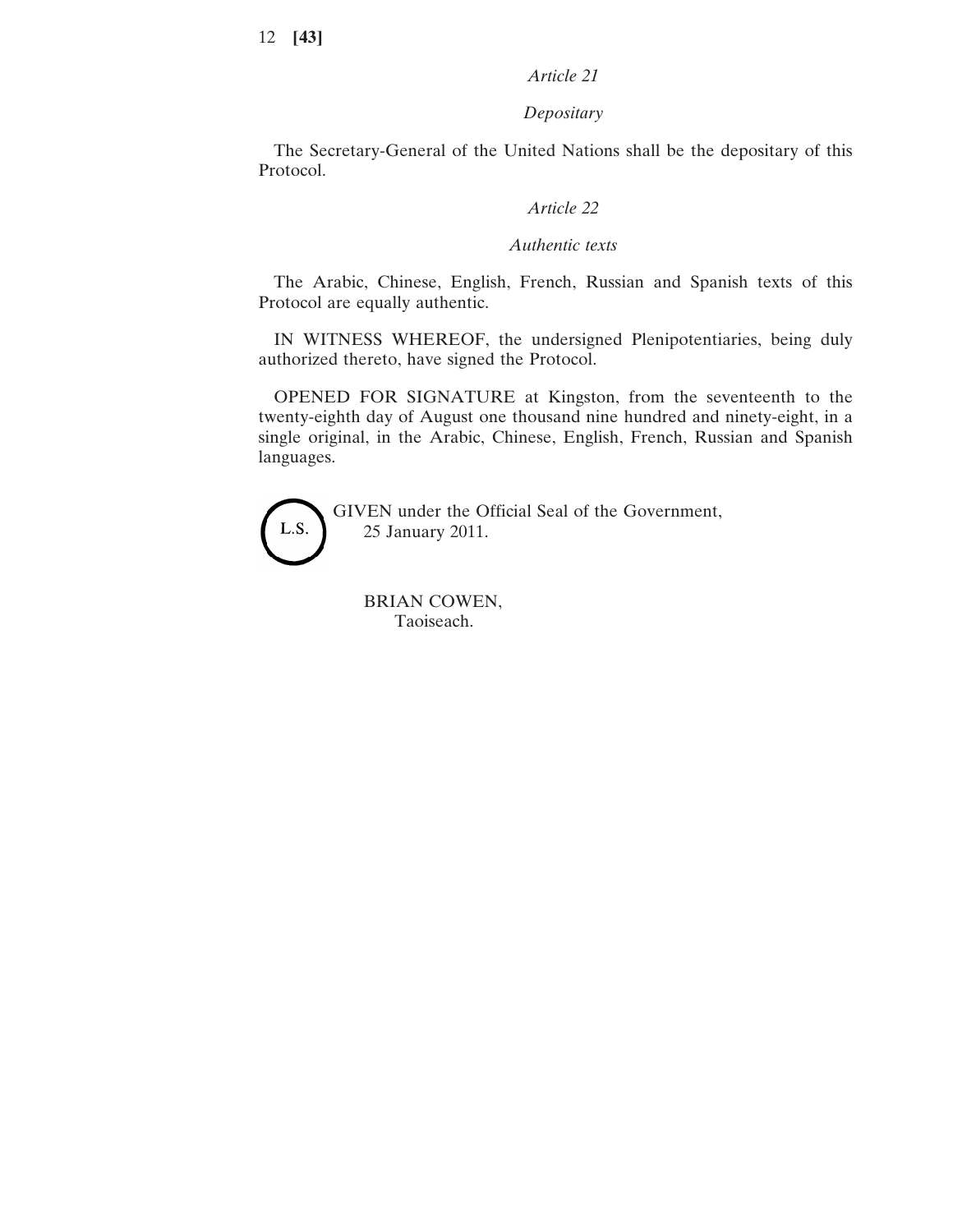# EXPLANATORY NOTE

*(This note is not part of the Instrument and does not purport to be a legal interpretation.)*

This order provides that privileges and immunities are afforded to the International Seabed Authority in accordance with the Protocol on the Privileges and Immunities of the International Seabed Authority.